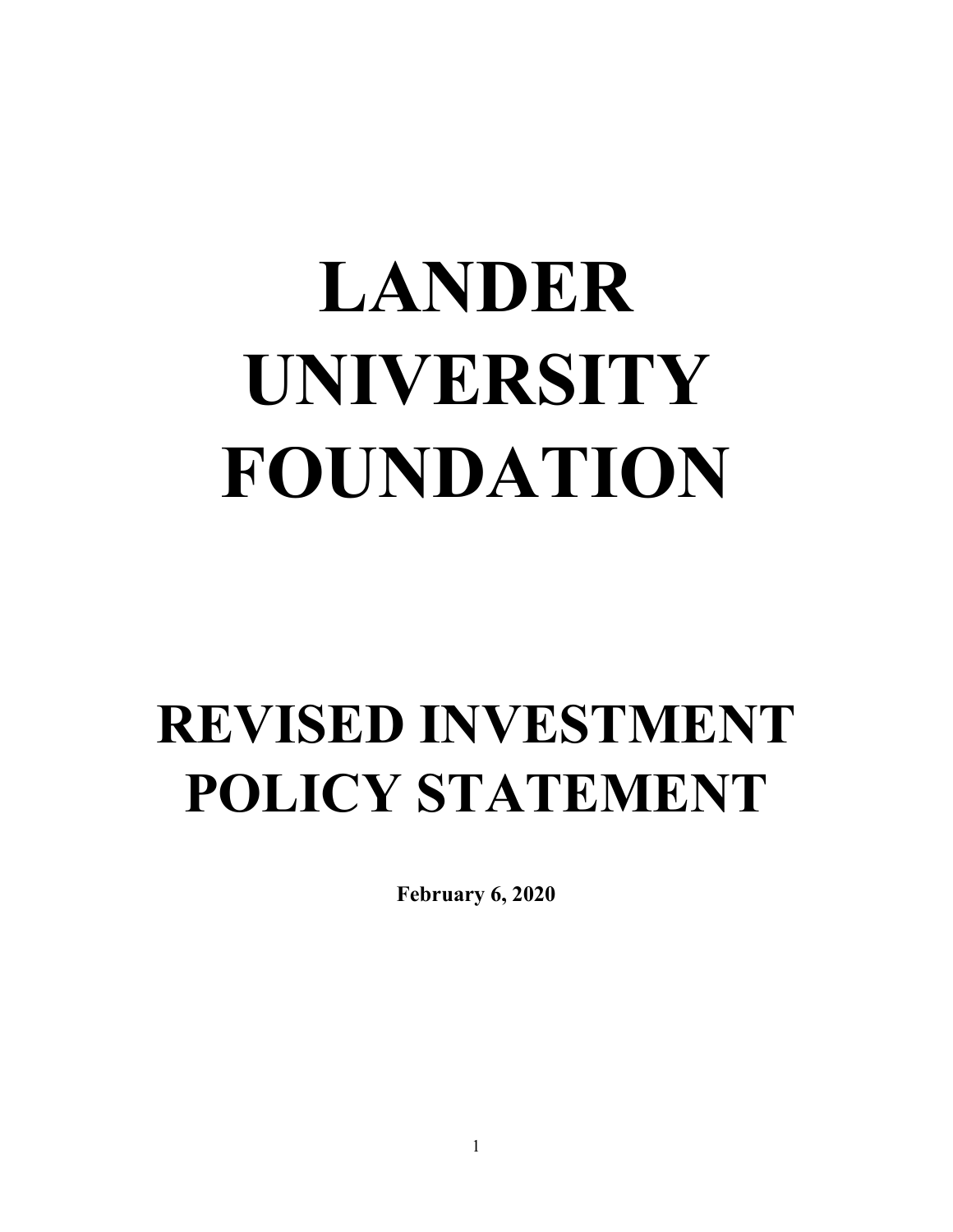# **I. Background**

The Lander University Foundation ("Foundation") is an independent, non-profit organization operating solely to support Lander University. Incorporated as a non-profit organization under the laws of South Carolina, the purpose of The Lander Foundation is to receive, manage, and invest gifts for the welfare of the university. The Foundation concentrates its work in three major areas:

- Scholarships
- Faculty and Staff Development and Research
- Acquisition of Property.

The Foundation also responds to special needs and requests of the university.

The goal of the Investment Committee (hereafter, the "Committee") of the Board of the Foundation is to manage the Foundation's endowment in such a way as to providea return adequate to support the needs mentioned above, while at the same time moderating risk to prevent loss of core principle.

# **II. Purpose of Investment Policy Statement**

The purpose of this Investment Policy Statement ("IPS") is to establish a clear understanding of the management responsibility and investment objectives and philosophy for the Lander University Foundation endowment. This policy will describe the standards used by the Investment Committee of the Foundation's board in determining investment strategy and monitoring investment performance, as well as serve as a guideline for any investment manager/s retained.

# **III. Responsibility for the Endowment and other Foundation Assets**

The Lander Foundation Board lodges responsibility for oversight of the endowment and other Foundation assets with the Investment Committee of the Foundation Board, with the requirement of reporting to the full Foundation Board at each of its regular meetings regarding the status of the Foundation's assets and investment performance. The chairman of the Investment Committee of the Foundation Board is required to report to the Board of Lander University at each of the latter's regular meetings on the status of the endowment and investment performance.

The Foundation Board's Investment Committee is expected to delegate management of the endowment to an outsourced chief investment office (OCIO) firm and to give it discretionary authority for managing the portfolio, within guidelines stated in this Policy Statement. Those guidelines may be modified from time to time as the Committee sees fit.

In seeking to attain the investment objectives set forth herein. the Committee shall manage and invest the Foundation's assets in good faith and with prudence in accordance with the Uniform Prudent Management of Institutional Funds Act (UPMIFA). Fiduciaries (committee members, trustees, Executive Director, vice president, OCIO, investment managers, investment consultants, etc.) must provide full and fair disclosure to the Committee of all material facts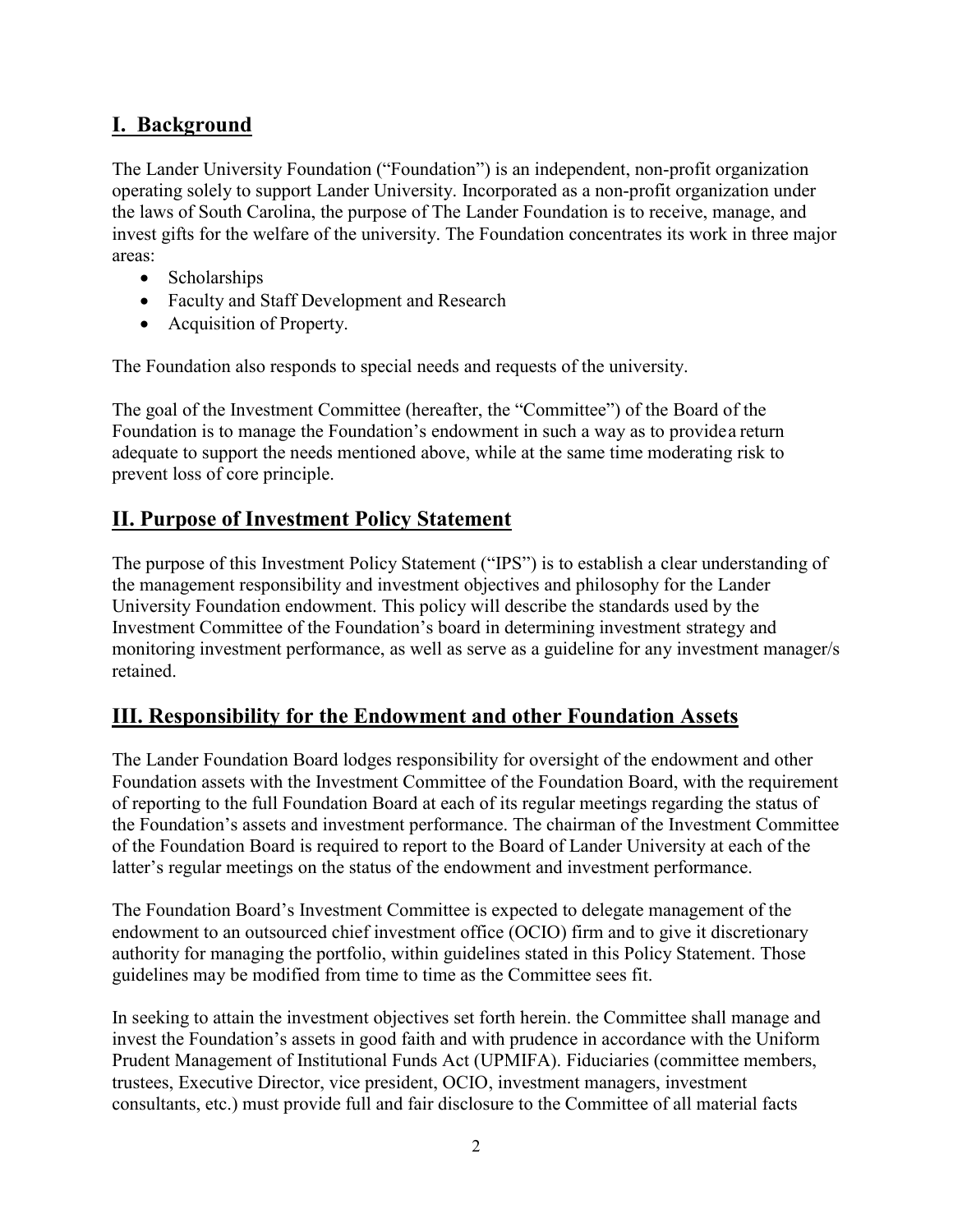regarding any potential conflicts of interests.

# **IV. Annual Distribution from Endowment**

There is currently no federal minimum distribution requirement for university and college endowments. The expected range of the annual distribution is to be between 4% and 5% of the market value of assets held for investment purposes, although the trustees may authorize expenditures in excess of this range in unusual circumstances. Funds to meet the annual distribution may be taken from either the corpus of the portfolio or income generated by it. Care should be taken not to impair the long-term viability of the Foundation through excessive spending.

The trustees will review, at least annually, the spending policy of the Foundation and determine whether changes are advisable. The Executive Director of the Foundation will advise the OCIO of the amount of the expected annual distributions as soon as possible to enable it to provide sufficient liquidity while maintaining a long-term investment strategy.

# **V. Endowment Investment Objectives**

The primary objective of the foundation's investment portfolio is to generate average annual returns, through appreciation and income, over the long term, equal to 4.5 percent plus the rate of inflation as measured by the Consumer Price Index for All Urban Consumers (CPI-U). The objective is also to perform at least as well as the weighted market benchmark over market cycles, with weights as follows: 75% MSCI All Country World Equities Index and 25% Bloomberg-Barclays US Aggregate Bond Index. These objectives should be met without incurring substantially greater return volatility than that of the stated benchmarks—the aim being to limit volatility in year-to-year spending. The investment objectives should be met over a moving 5-year time horizon.

# **VI. Designated** Roles for Managing and Overseeing the Endowment

# **A. Investment Committee of the Foundation**

The Investment Committee is responsible for

1) Developing investment strategy and monitoring its implementation;

2) Hiring and firing the Outsourced Chief Investment Officer firm and any investment consultants;

3) Monitoring performance of the endowment on a regular basis (at least quarterly);

4) Maintaining sufficient knowledge about the endowment to be reasonably assured of compliance with the Investment Policy Statement;

5) Reporting (typically, by the Investment Committee chair) to the Boards of the Foundation and of the University at each of their regular meetings on the performance of the endowment and any issues that merit attention; and

6) Undertaking a formal review of the OCIO every five years, or more frequently if circumstances call for it.

**B. Executive Director of the Foundation**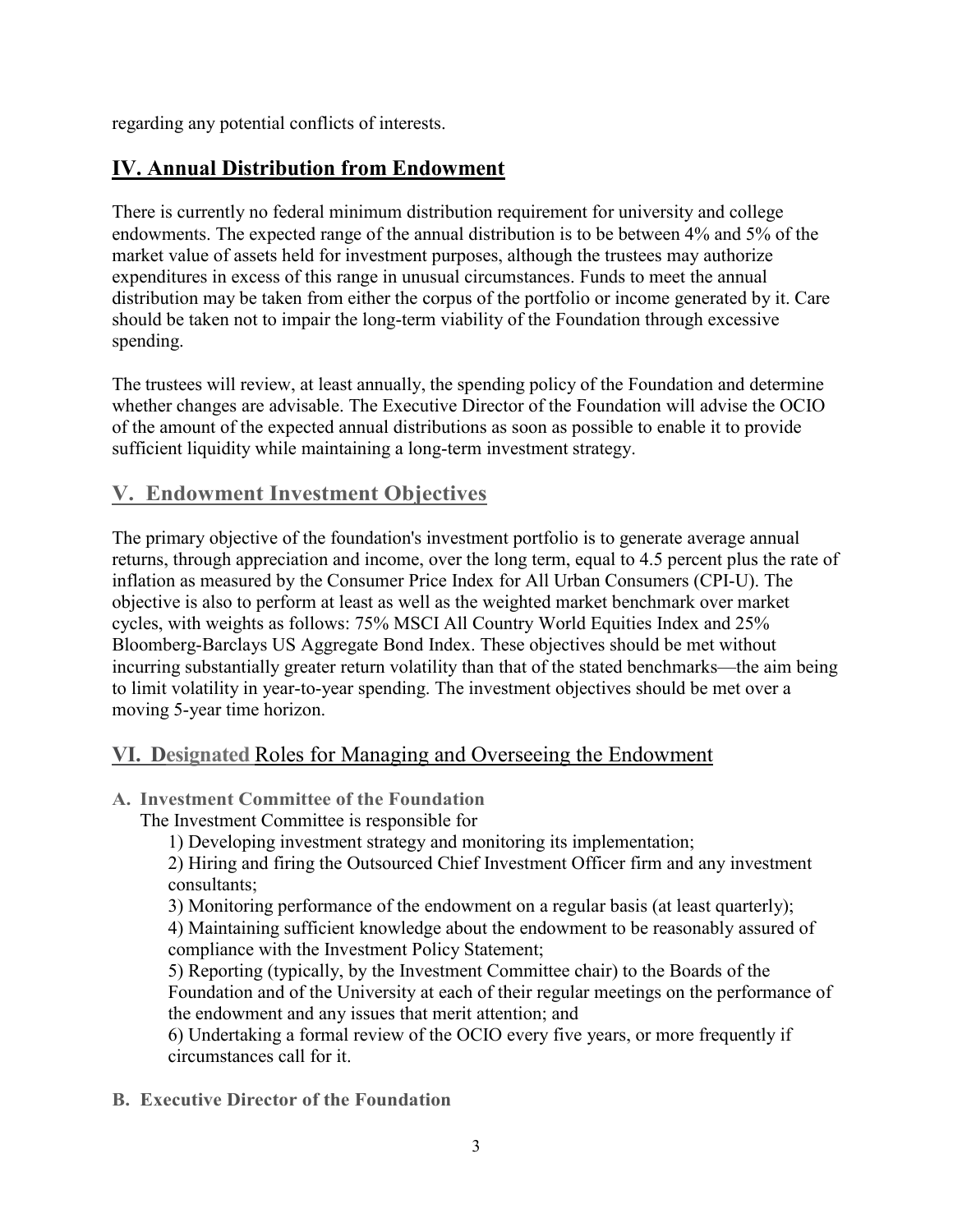The Executive Director, or a delegated staff person, will be responsible for coordinating and overseeing communication among the Outsourced Chief Investment Officer firm, the Committee, and the Board. Additionally, the Executive Director, or a delegated staff person, will serve as primary contact for the Foundation's OCIO, custodian, and any consultants. The Executive Director and staff are responsible for keeping the Outsourced Chief Investment Officer aware of the Foundation's spending plans and of any concerns that could arise regarding the OCIO's performance or business stability.

# **C. Outsourced Chief Investment Officer Firm**

The OCIO is responsible for managing the investment portfolio and staffing the Committee and Executive Director on all matters involving the marketable securities portfolio. On an ongoing basis the OCIO will:

- 1) Advise the Investment Committee on asset class allocation guidelines.
- 2) Monitor the asset mix and allocate assets on a discretionary basis, within guidelines stated in this Policy, as modified by the Committee from time to time.
- 3) Have full investment discretion with regard to due diligence, selection, oversight, and termination of investment managers, mutual funds, or exchange-traded funds (ETFs).
- 4) Monitor the activities of each investment manager or investment fund.
- 5) Provide the Foundation staff with monthly reports on performance (absolute and compared to the weighted market benchmark, asset class benchmarks, and the CPI-U plus 4.5% benchmark), asset class and manager allocations, and key investment decisions; and the Committee, with quarterly such reports, including market outlook analyses. Reports on the portfolio should be comprehensive, including combined overall returns, returns of asset class segments, and performance attribution analyses.
- 6) Endeavor to keep the staff and Committee well informed through investment research and education on endowment investment best practices, new investment vehicles, and market trends.
- 7) Review the Investment Policy Statement with the Committee as often as needed, but at least every three years.
- 8) Fulfill their fiduciary responsibility under UPMIFA.
- **D. Investment Managers/Funds**

Investment managers/funds chosen by the OCIO have discretion to purchase, sell, and hold specific securities that will be used to meet the Foundation's investment objectives. Investment managers/funds are expected to keep the OCIO informed on key investment decisions, portfolio structure, organizational update, and performance.

# **VII. Investment Philosophy**

# **A. Strategy**

The Committee understands the long-term nature of the Foundation and believes that investing in assets with higher return expectations outweighs their short-term volatility risk. As a result, the majority of assets will he invested in equity or equity-like securities. Fixed income strategies will be used to lower short-term volatility and provide stability, especially during periods of deflation and negative equity markets. Cash is not a strategic asset of the Foundation but is a residual to the investment process and used to meet short-term liquidity needs.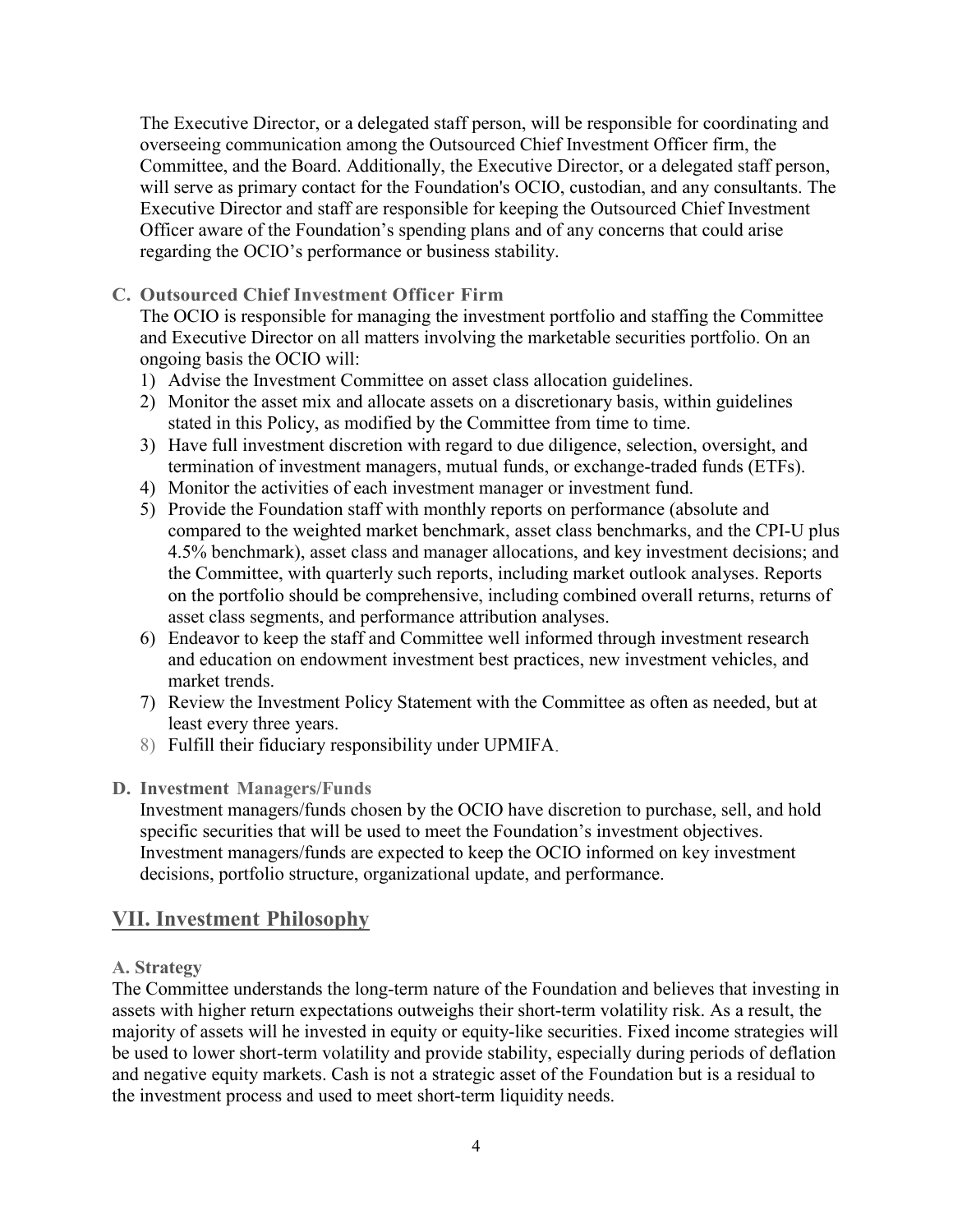The Foundation also looks to balance risk in the overall portfolio. On a short-term basis, the Foundation is willing to accept risk, as defined by standard deviation of the broad policy benchmark (75% MISCI All Country World Equity Index; 25% Bloomberg-Barclay US Aggregate Bond Index). Over the long-term (five-years or longer), the Foundation is expected to have a standard deviation less than or equal to the broad policy benchmark.

#### **B. Asset Allocation**

The Foundation's portfolio should be diversified across sectors and industries.

Asset allocation will likely be the key determinant of the Foundation's returns over the long term. Therefore, diversification of investments across multiple market sectors that are not similarly affected by economic, political, or social developments is highly desirable. A globally diversified portfolio, with uncorrelated returns from various assets, should reduce the variability of returns across time. In determining the appropriate asset allocation, the inclusion or exclusion of asset categories shall be based on the impact on the total Foundation, rather than judging asset categories on a stand-alone basis.

The target asset allocation should provide an expected total return equal to or greater than the primary objective of the Foundation while avoiding undue risk concentrations in any single asset class or category, thus reducing risk at the overall portfolio level.

| <b>Asset Category</b>       | Target | Range         |
|-----------------------------|--------|---------------|
| Global Equity               | 75%    | $60\% - 80\%$ |
| <b>US Equity</b>            | 45%    | $40\% - 60\%$ |
| <b>International Equity</b> | 30%    | $20\% - 40\%$ |
| Global Fixed Income         | 25%    | $20\% - 40\%$ |
| <b>USFI</b>                 | 18%    | $10\% - 35\%$ |
| International FI            | $7\%$  | $5\% - 10\%$  |
| Cash                        | $1\%$  | $0\% - 5\%$   |
| Total                       | 100%   |               |

The Broad asset allocation strategy is as follows:

This guideline allocation will be reviewed in consultation with the OCIO at the time of their hiring and revised as agreed upon by the Committee and OCIO. It should be revisited periodically by the OCIO and Committee and revised if circumstances so indicate.

#### **C. Active vs. Passive Management**

All investment performance studies demonstrate the unlikelihood of any investment manager beating the market indexes over the long term, and the smaller the endowment, the greater the challenge of outperforming the market. At the same time, active management strategies are 3-5 times more costly than passive strategies in terms of investment fees charged by managers and the transaction costs of trading. The Lander Foundation therefore has a strong bias towards pursuing a primarily passive investment strategy making use of index funds and other passive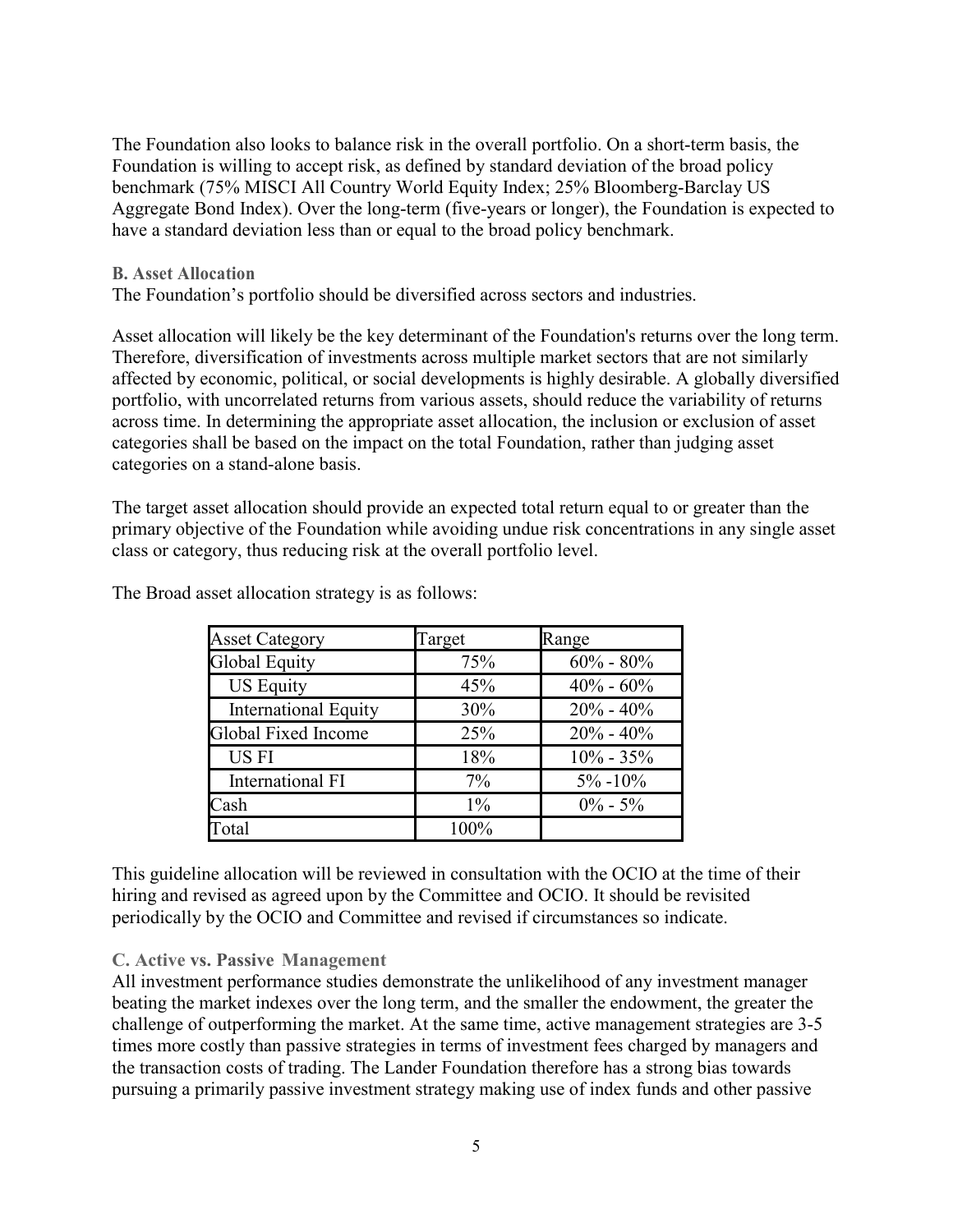vehicles (e.g., ETFs).

Recognizing that in some market environments and sectors the likelihood of active management outperforming a passive approach can increase, the OCIO is granted the discretion to implement the portfolio asset allocation using some active managers in addition to the core passive strategies. Decisions regarding the use of active strategies may vary by asset class but will, in all cases, be based on expected absolute and risk-adjusted returns and the costs incurred relative to the probability of execution success. Highly efficient areas of the capital markets should be invested in primarily through low-cost index funds (or ETFs) where there is a low probability of traditional active management outperforming an appropriate benchmark net of the corresponding cost of implementation. It is expected that the US portions of the equities and fixed income portfolios will be primarily passively managed.

# **D. Rebalancing**

The OCIO will monitor the asset allocation of the investment portfolio and stay within the ranges allowed for each asset category. If the portfolio moves outside of the ranges, the OCIO will execute a plan to rebalance the portfolio within a reasonable time frame. In many cases the additions of new money or withdrawals for spending will be used to rebalance in a cost-effective manner.

# E. **Liquidit**y

A goal of the Foundation is to maintain a balance between investment goals and liquidity needs. Liquidity is necessary to meet the spending needs agreed with the University and any extraordinary events. It is the Foundation staff's responsibility to keep the OCIO apprised, well in advance, of the Foundation's spending plans so as to avoid unexpected withdrawals that could be deleterious to investment performance.

# **F. Investment Costs**

All fees and expenses incurred in the management and oversight of the Foundation's endowment will be limited to those deemed by the Board to be reasonable and necessary to accomplish the prudent management of the portfolio. The OCIO's investment expense ratio (including the OCIO management fee, external manager fees, and operational expenses), will be approved in advance and reviewed by the Board no less frequently than annually.

# **VIII. GUIDELINES FOR AND EVALUATION OF OCIO AND POOLED FUND INVESTMENT MANAGERS**

While the Foundation seeks to at least match market benchmark performance (adjusted for investment fees) over full market cycles, it does not expect that all investment objectives will be attained in each year.

# **A. OCIO Firm Evaluation**

The OCIO Firm shall be evaluated by the Investment Committee at least every five years—or more frequently should circumstances warrant it. Key considerations in the evaluation should be the following:

1) The performance of the investment portfolio versus stated benchmarks;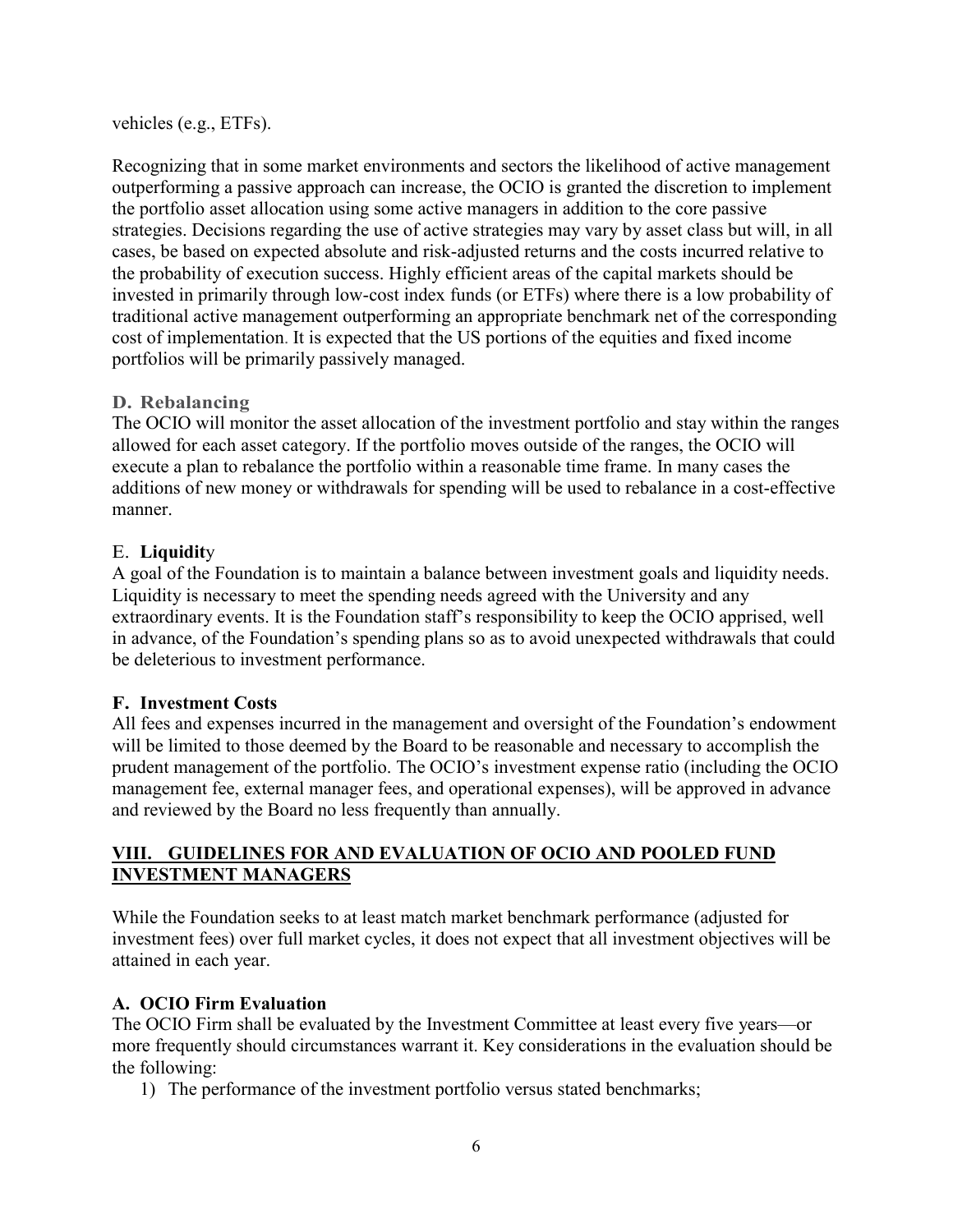- 2) Adherence of the OCIO to the guidelines provided in this Investment Policy Statement;
- 3) The judgement exercised by the OCIO in discretionary asset class and manager choices;
- 4) The business stability of the firm and ability to recruit and retain key personnel, especially investment managers;
- 5) Evidence of ability to keep pace with market and investment developments that impact long-term investment strategy;
- 6) The quality of communications with the Executive Director and Investment Committee on performance, on deviations from expected performance, and on market and investment trends;
- 7) The quality and efficiency of "back office" day-to-day interactions with Foundation staff; and
- 8) Avoidance of any regulatory actions.

## **B. Public Liquid Passive Managers**

Passive (or index) funds are expected to closely approximate the total return of their respective benchmarks. The beta for passive equity funds should approximate 1.00. The expense ratio for passive funds should be highly competitive with those of other high-quality passive funds.

## **C. Active Managers**

- l) Active managers shall have full investment discretion with regard to security selection, consistent with this Investment Policy Statement.
- 2) Although the Committee cannot dictate policy to pooled/mutual fund managers, the Committee's intent is for the OCIO to retain only pooled mutual fonds with policies that are compatible with those delineated in this Investment Policy Statement.
- 3) Each active investment manager will be reviewed by the OCIO on an ongoing basis and evaluated upon criteria enumerated below. Active managers are expected to outperform their benchmarks over a full market cycle (generally, 5 years). Active managers are not expected to achieve all investment objectives each year and in some time periods, depending on their style of investing (e.g., growth vs. value stocks or large capitalization vs. small capitalization stocks), they may produce returns significantly different from those of broad market indexes or those of managers with different investment styles. The OCIO should use the following criteria in selecting and evaluating the performance of active managers:
	- a. Avoiding significant deviations from the style (e.g., growth vs. value) and capitalization (large vs. small) characteristics expected of the manager;
	- b. Adhering to the guidelines and objectives of this Investment Policy Statement and those provided by the OCIO;
	- c. Success in producing positive alpha (i.e., better-than-benchmark risk-adjusted performance);
	- d. Success in outperforming on a risk-adjusted basis the returns of a peer group of managers pursuing the same style of investing;
	- e. Containing volatility within guidelines set by the OCIO;
	- f. Maintaining a stable organization, including attracting and retaining key personnel.

# **D. Active Fixed Income Managers**

- 1) Each investment grade fixed income investment manager shall:
	- a. Maintain an overall weighted average credit rating of A or better by Moody's and